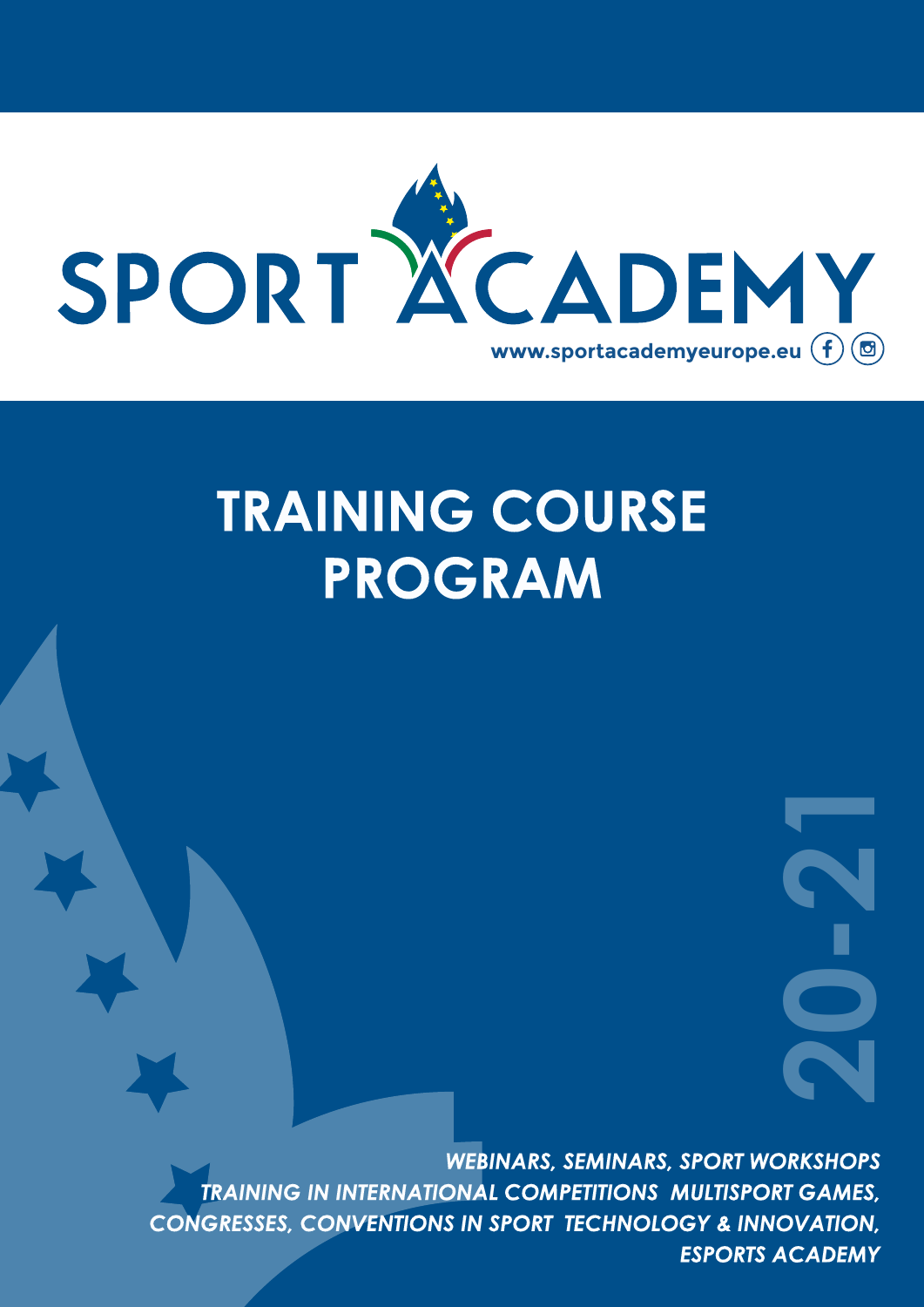# Reach your peaks with us!



# **OUR NUMBERS:**

**14 international universities and educational centers**

# **20 international federations**

**15 continental organisations**

**3 multisport events organizers**

### **5 satellite TVs and web televisions**

# **50+ collaborations**

**with public and private sport organizations, research centers, sport foundations & sport companies.**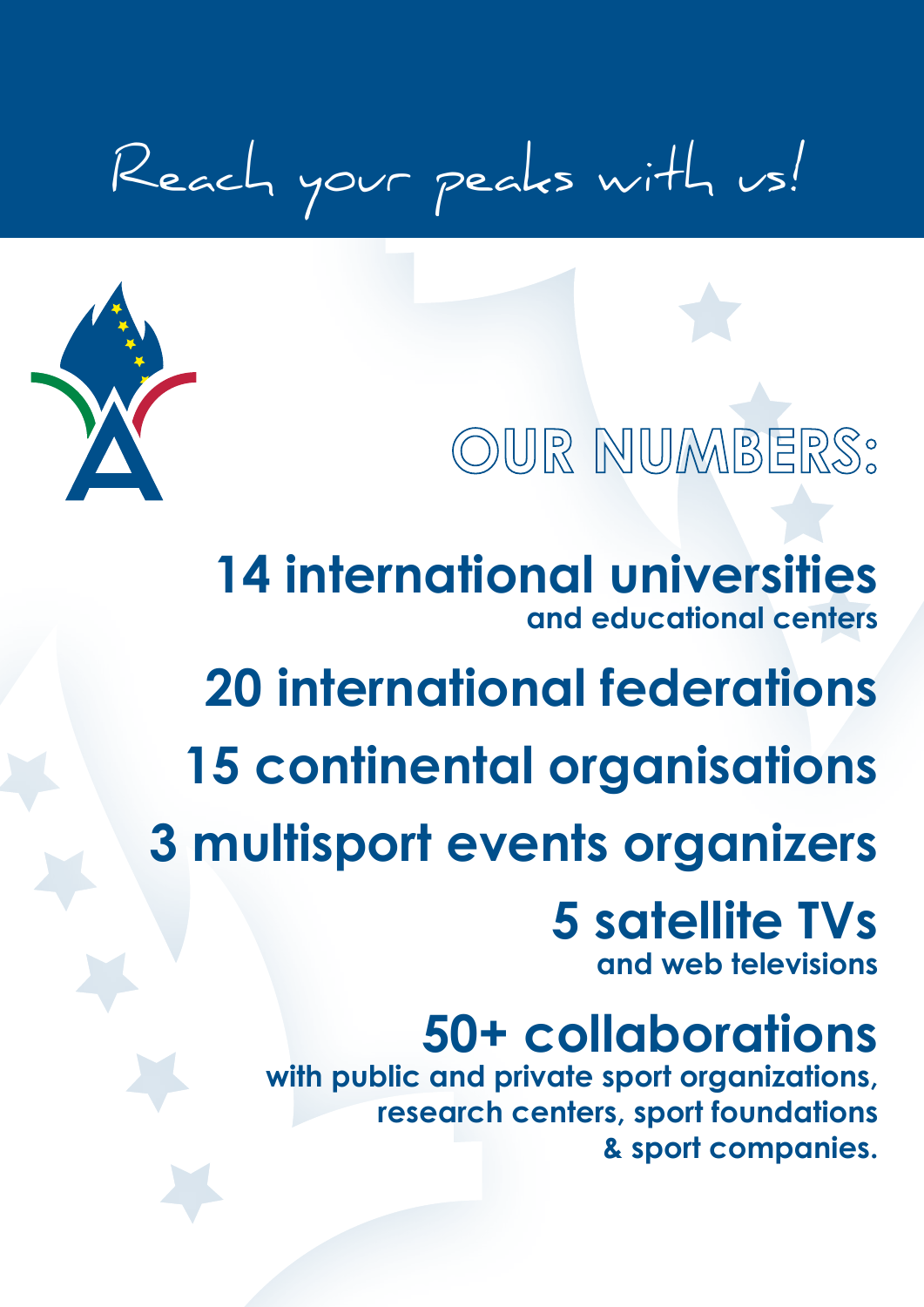

## **HEALTH LIFESTYLE MANAGER**



**60 Credit (EU-EQF)** - Full Educational Program / Master Class

**Basic LEVEL I** 16 Hours Frontal Teaching - 10 Hours On Line Lessons - 120 Hours Stage

**Advance LEVEL II** 700 Hours (international training stage included)

#### **Expert LEVEL III**

1500 Hours (international training stage included)

Economy of Sport Organization, Events and Facilities *(Module 1)* Marketing Principles *(Module 2)* Budget and Control of Sport Services Management *(Module 3)* Sports Marketing *(Module 4)* Sports Law *(Module 5)* Theory and Technique of Sports Communication *(Module 6)* Sociology of Sports Organization *(Module 7)* Human Resources Management in Sport Organization *(Module 8)* Health Lifestyle Manager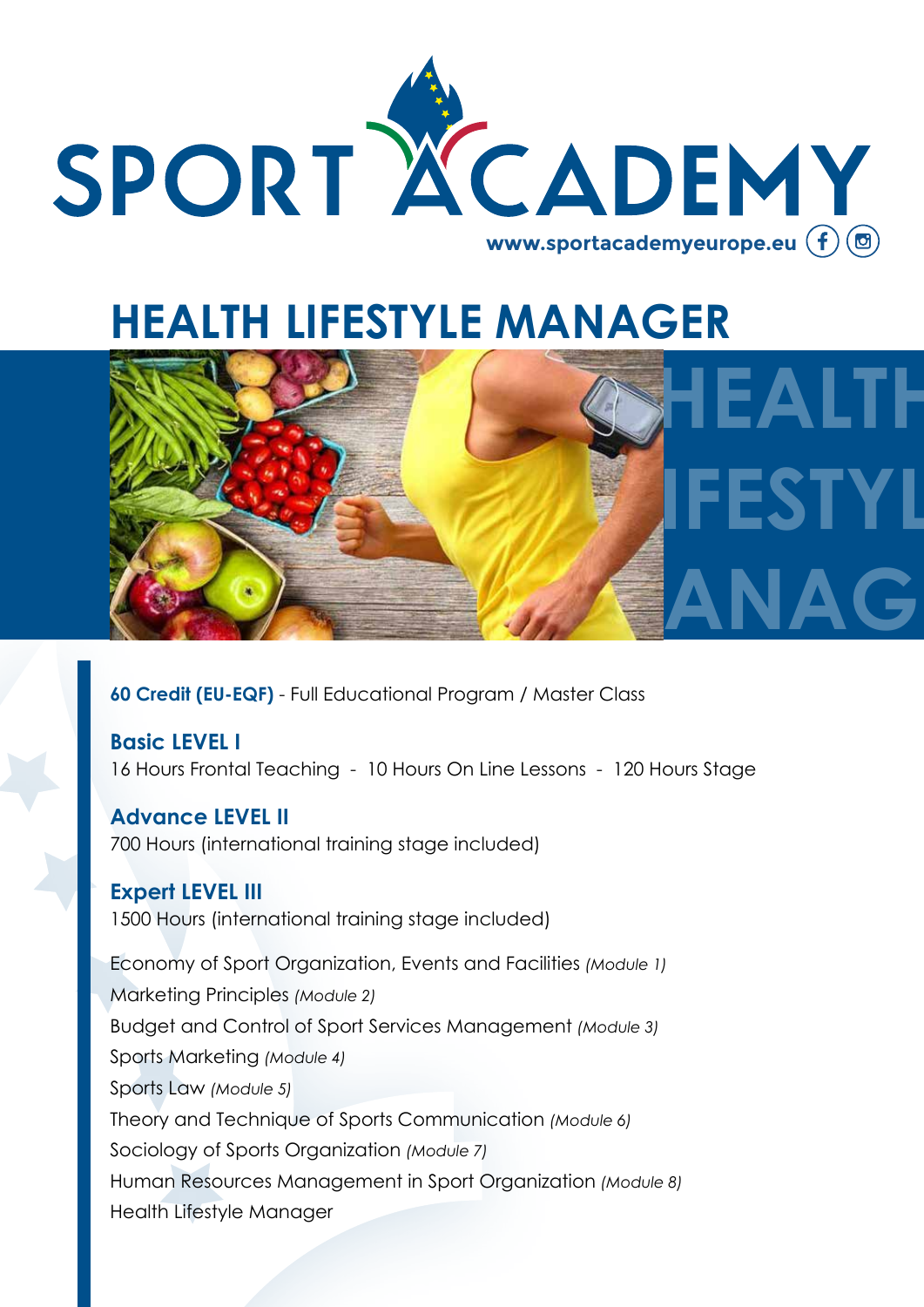

# **SAFETY PUBLIC SECURITY MASTER**



**60 Credit (EU-EQF)** - Full Educational Program / Master Class

#### **Basic LEVEL I**

12 Hours Frontal Teaching - 10 Hours On Line Lessons 240 Hours Stage Technical Program

#### **Advance LEVEL II**

700 Hours (international training stage included)

#### **Expert LEVEL III**

1500 Hours (international training stage included)

Economy of Sport Organization, Events and Facilities *(Module 1)* Marketing Principles *(Module 2)* Budget and Control of Sport Services Management *(Module 3)* Sports Marketing *(Module 4)* Sports Law *(Module 5)* Theory and Technique of Sports Communication *(Module 6)* Sociology of Sports Organization *(Module 7)* Human Resources Management in Sport Organization *(Module 8)* Safety Public Security Master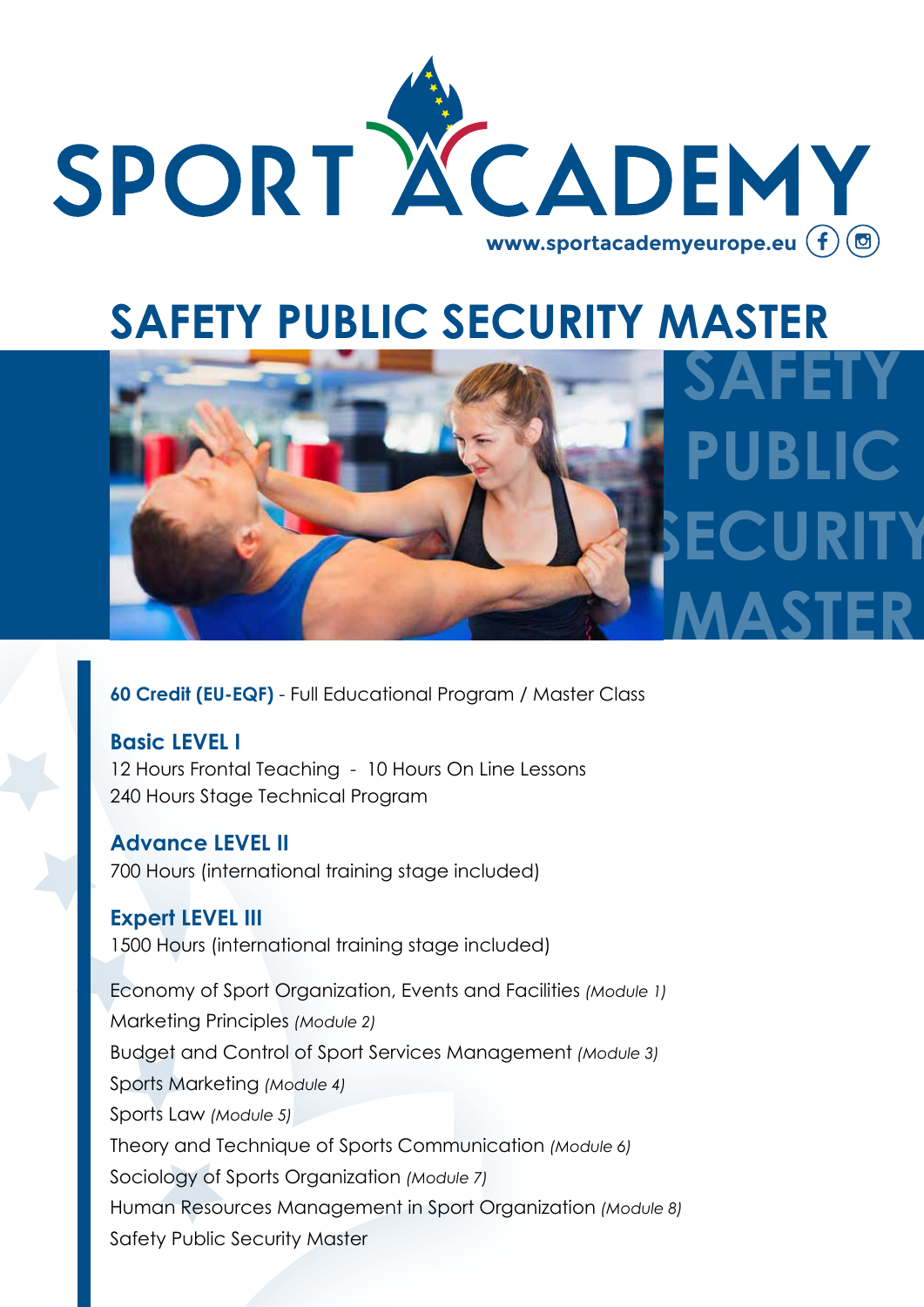

### **SPORT EVENT ORGANIZER & PROMOTER**



**60 Credit (EU-EQF)** - Full Educational Program / Master Class

**Basic LEVEL I** 16 Hours Frontal Teaching - 10 Hours On Line Lessons - 240 Hours Stage

**Advance LEVEL II** 700 Hours (international training stage included)

#### **Expert LEVEL III**

1500 Hours (international training stage included)

Economy of Sport Organization, Events and Facilities *(Module 1)* Marketing Principles *(Module 2)* Budget and Control of Sport Services Management *(Module 3)* Sports Marketing *(Module 4)* Sports Law *(Module 5)* Theory and Technique of Sports Communication *(Module 6)* Sociology of Sports Organization *(Module 7)* Human Resources Management in Sport Organization *(Module 8)* Sport Event Organizer & Promoter - Program: A or B or C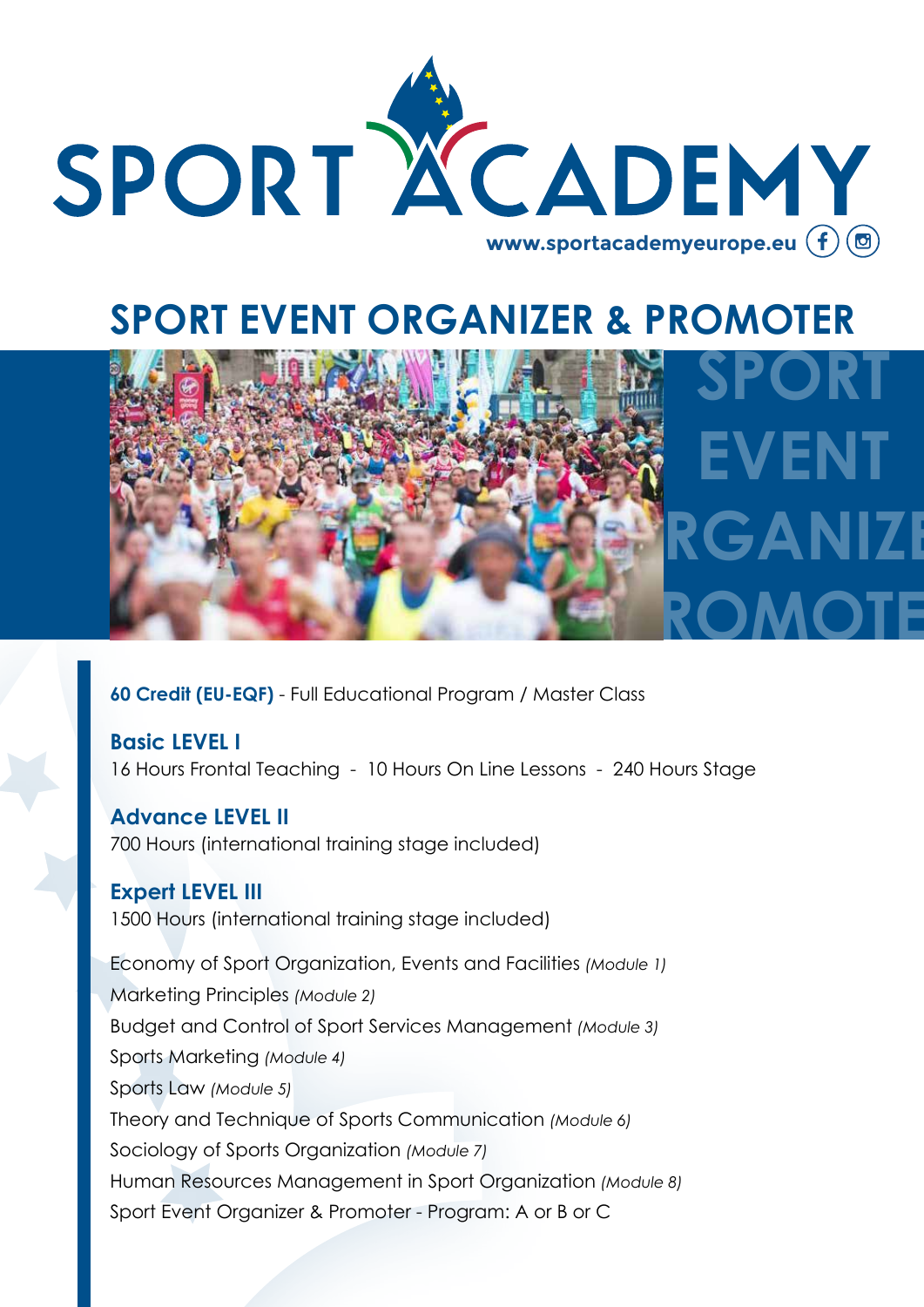

## **INTERNATIONAL SPORT ADVISOR**



**60 Credit (EU-EQF)** - Full Educational Program / Master Class

**Basic LEVEL I** 16 Hours Frontal Teaching - 10 Hours On Line Lessons - 120 Hours Stage

**Advance LEVEL II** 700 Hours (international training stage included)

#### **Expert LEVEL III**

1500 Hours (international training stage included)

Economy of Sport Organization, Events and Facilities *(Module 1)* Marketing Principles *(Module 2)* Budget and Control of Sport Services Management *(Module 3)* Sports Marketing *(Module 4)* Sports Law *(Module 5)* Theory and Technique of Sports Communication *(Module 6)* Sociology of Sports Organization *(Module 7)* Human Resources Management in Sport Organization *(Module 8)* International Sport Advisor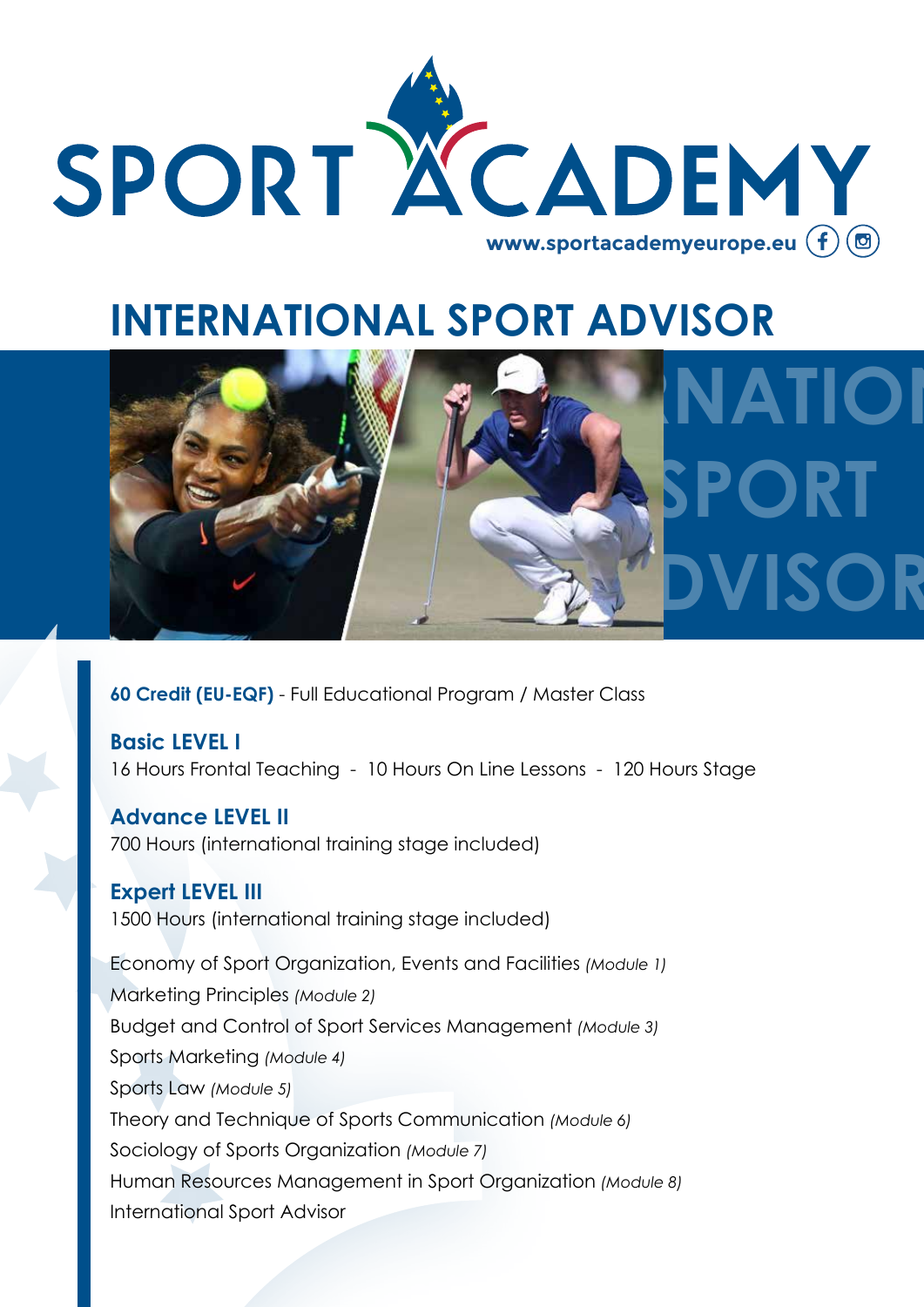

### **SOCIAL INTEGRATION AND INCLUSION ADVISOR**



**60 Credit (EU-EQF)** - Full Educational Program / Master Class

**Basic LEVEL I** 8 Hours Frontal Teaching - 20 Hours On Line Lessons - 100 Hours Stage

**Advance LEVEL II** 700 Hours (international training stage included)

#### **Expert LEVEL III**

1500 Hours (international training stage included)

Economy of Sport Organization, Events and Facilities *(Module 1)* Marketing Principles *(Module 2)* Budget and Control of Sport Services Management *(Module 3)* Sports Marketing *(Module 4)* Sports Law *(Module 5)* Theory and Technique of Sports Communication *(Module 6)* Sociology of Sports Organization *(Module 7)* Human Resources Management in Sport Organization *(Module 8)* Social Integration and Inclusion Advisor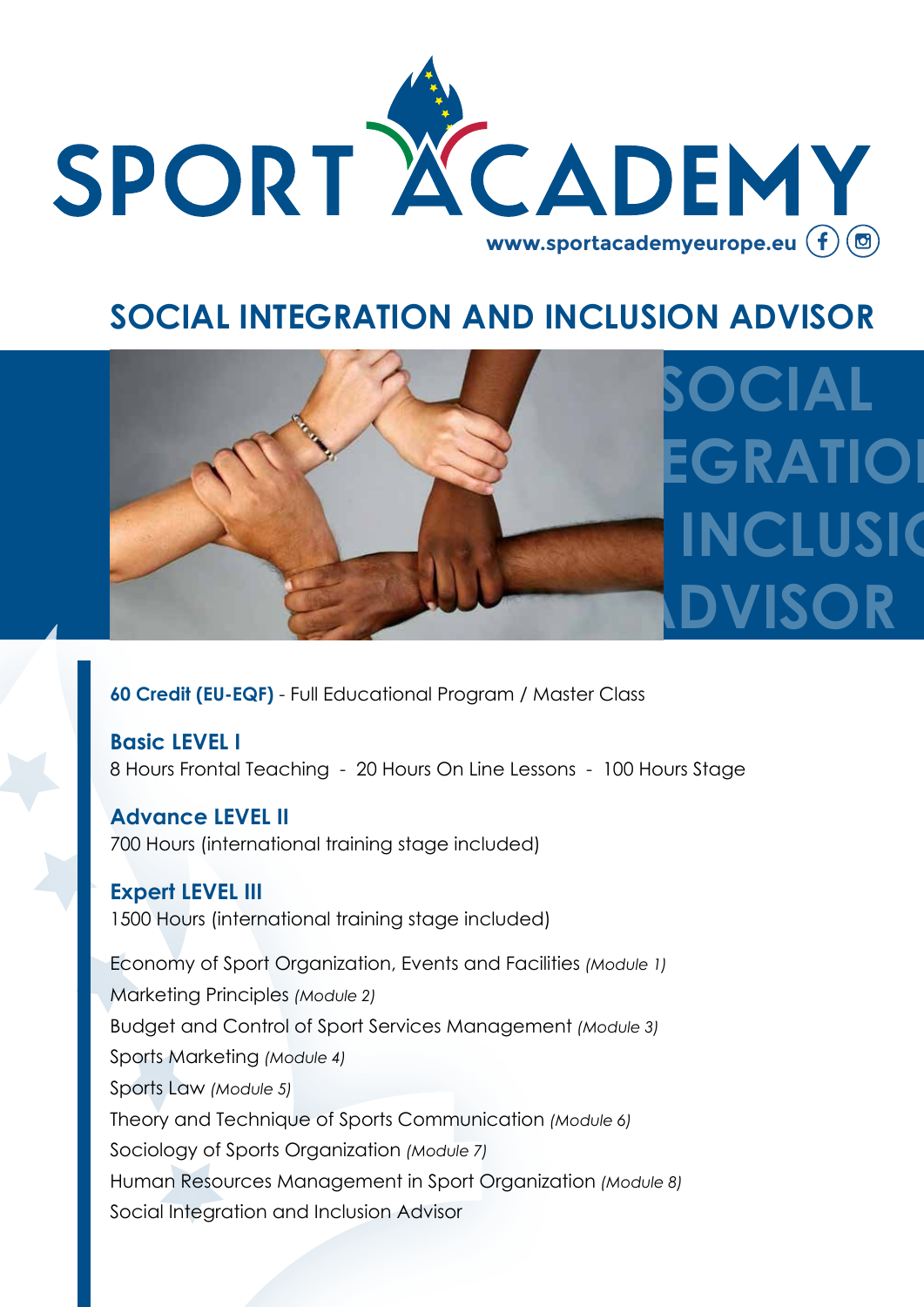

### **INTERNATIONAL SPORT PROJECTS SPECIALIST**



**60 Credit (EU-EQF)** - Full Educational Program / Master Class

#### **Basic LEVEL I**

16 Hours Frontal Teaching - 10 Hours On Line Lessons - 120 Hours Stage

#### **Advance LEVEL II**

700 Hours (international training stage included)

#### **Expert LEVEL III**

1500 Hours (international training stage included)

Economy of Sport Organization, Events and Facilities *(Module 1)* Marketing Principles *(Module 2)* Budget and Control of Sport Services Management *(Module 3)* Sports Marketing *(Module 4)* Sports Law *(Module 5)* Theory and Technique of Sports Communication *(Module 6)* Sociology of Sports Organization *(Module 7)* Human Resources Management in Sport Organization *(Module 8) International Sport Projects Specialist*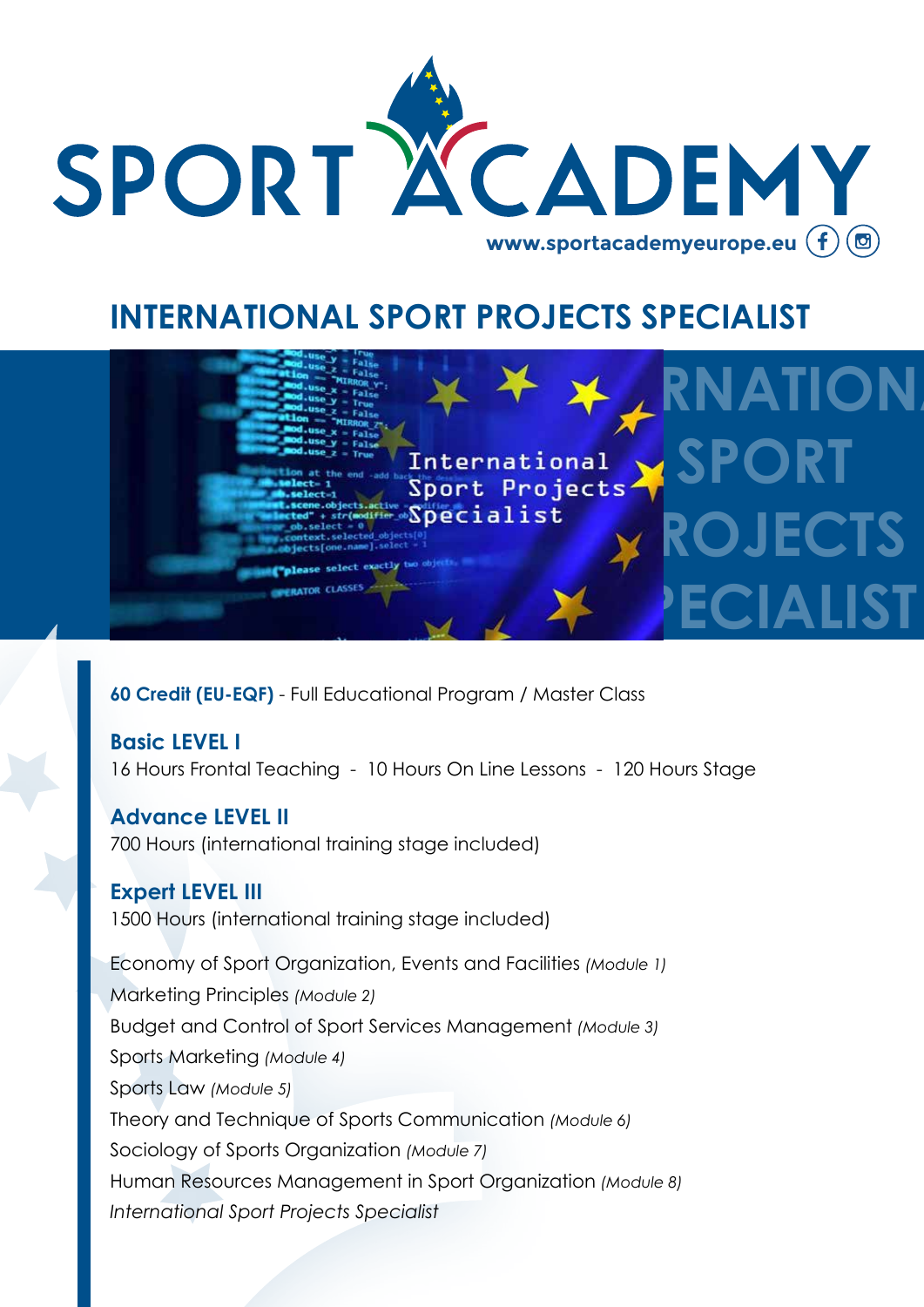

### **INTERNATIONAL FEDERATION SPORT SUPERVISOR**



# **INTERNAL DERATION SPORT PERVISOR**

#### **60 Credit (EU-EQF)** - Full Educational Program / Master Class

#### **Basic LEVEL I**

32 Hours Frontal Teaching - 10 Hours On Line Lessons - 360 Hours Stage Additional Technical Area by International Federation Partner (Co-organizer)

#### **Advance LEVEL II**

700 Hours (international training stage included)

#### **Expert LEVEL III**

1500 Hours (international training stage included)

Economy of Sport Organization, Events and Facilities *(Module 1)* Marketing Principles *(Module 2)* Budget and Control of Sport Services Management *(Module 3)* Sports Marketing *(Module 4)* Sports Law *(Module 5)* Theory and Technique of Sports Communication *(Module 6)* Sociology of Sports Organization *(Module 7)* Human Resources Management in Sport Organization *(Module 8)* Analysis and research for IF's Sport Projects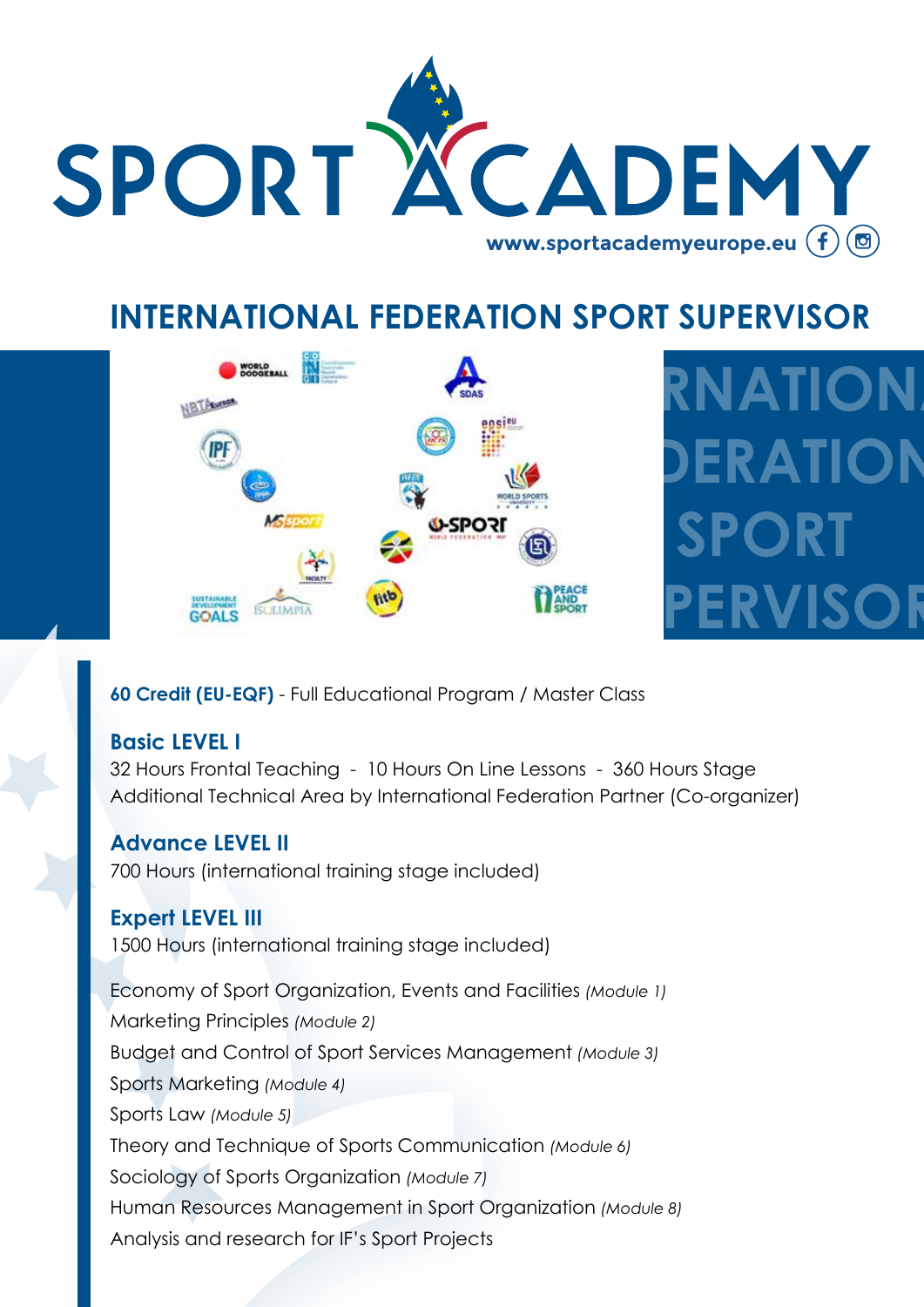

**MIND**

## **MIND MOTIVATOR COACH**



#### **30 Credit (EU-EQF)** - Full Educational Program / Master Class

#### **Basic LEVEL I**

16 Hours Frontal Teaching - 12 Hours On Line Lessons 30 Hours Stage (with Report Thesis) - Available Full On Line Lesson 28 Hours

#### **Advance LEVEL II**

700 Hours (international training stage included)

#### **Expert LEVEL III**

1500 Hours (international training stage included)

Economy of Sport Organization, Events and Facilities *(Module 1)* Marketing Principles *(Module 2)* Budget and Control of Sport Services Management *(Module 3)* Sports Marketing *(Module 4)* Sports Law *(Module 5)* Theory and Technique of Sports Communication *(Module 6)* Sociology of Sports Organization *(Module 7)* Human Resources Management in Sport Organization *(Module 8)* Psychology and Sport Motivation International Coaching System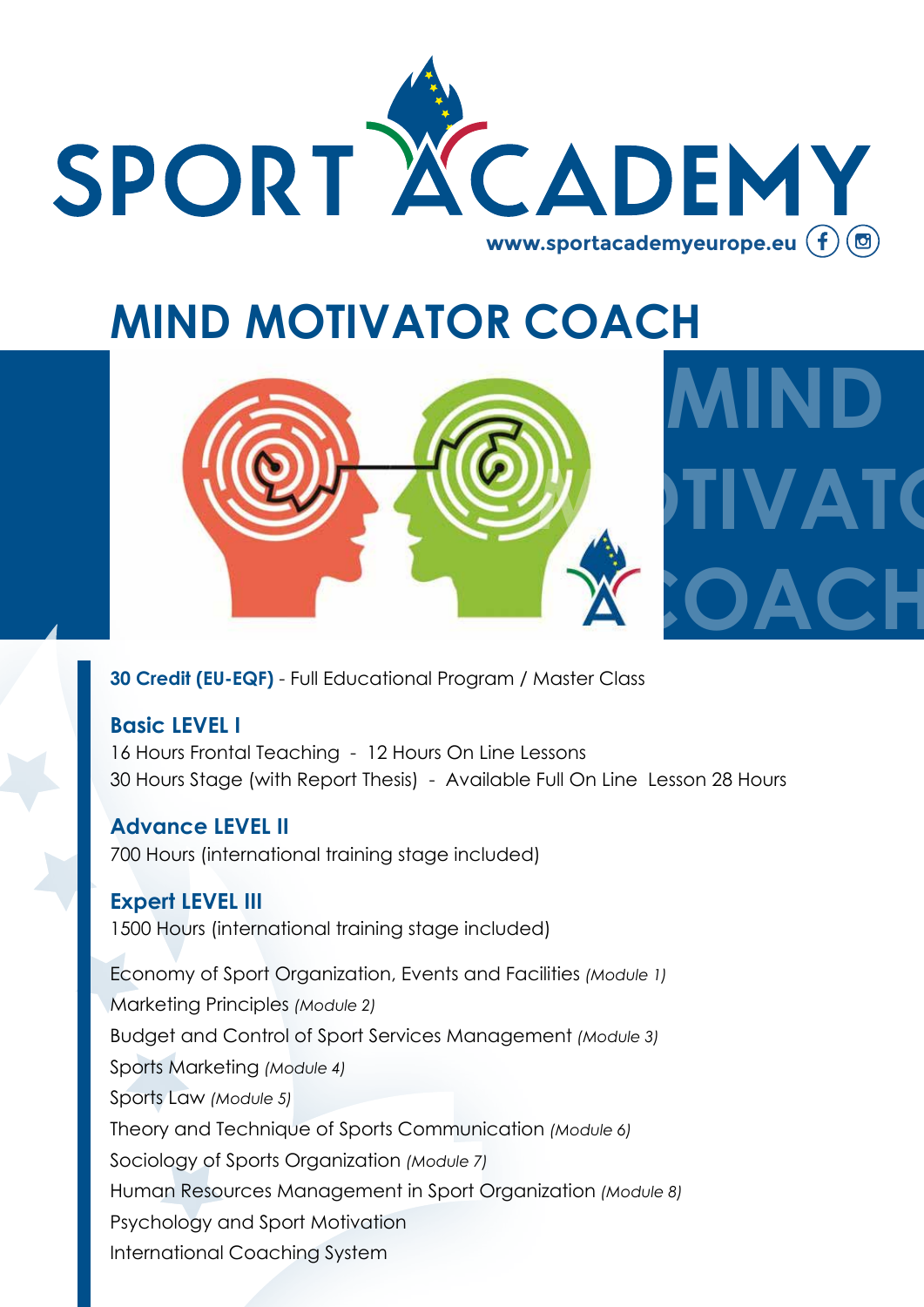

## **BIO NATURAL EXPERT**





**30 Credit (EU-EQF)** - Full Educational Program / Master Class

#### **Basic LEVEL I**

16 Hours Frontal Teaching - 12 Hours On Line Lessons 30 Hours Stage (with Report Thesis) - Available Full On Line Lesson 28 Hours

#### **Advance LEVEL II**

700 Hours (international training stage included)

#### **Expert LEVEL III**

1500 Hours (international training stage included)

Economy of Sport Organization, Events and Facilities *(Module 1)* Marketing Principles *(Module 2)* Budget and Control of Sport Services Management *(Module 3)* Sports Marketing *(Module 4)* Sports Law *(Module 5)* Theory and Technique of Sports Communication *(Module 6)* Sociology of Sports Organization *(Module 7)* Human Resources Management in Sport Organization *(Module 8)* Holistic Ecosystem Philosophy in the Bio Sport Sector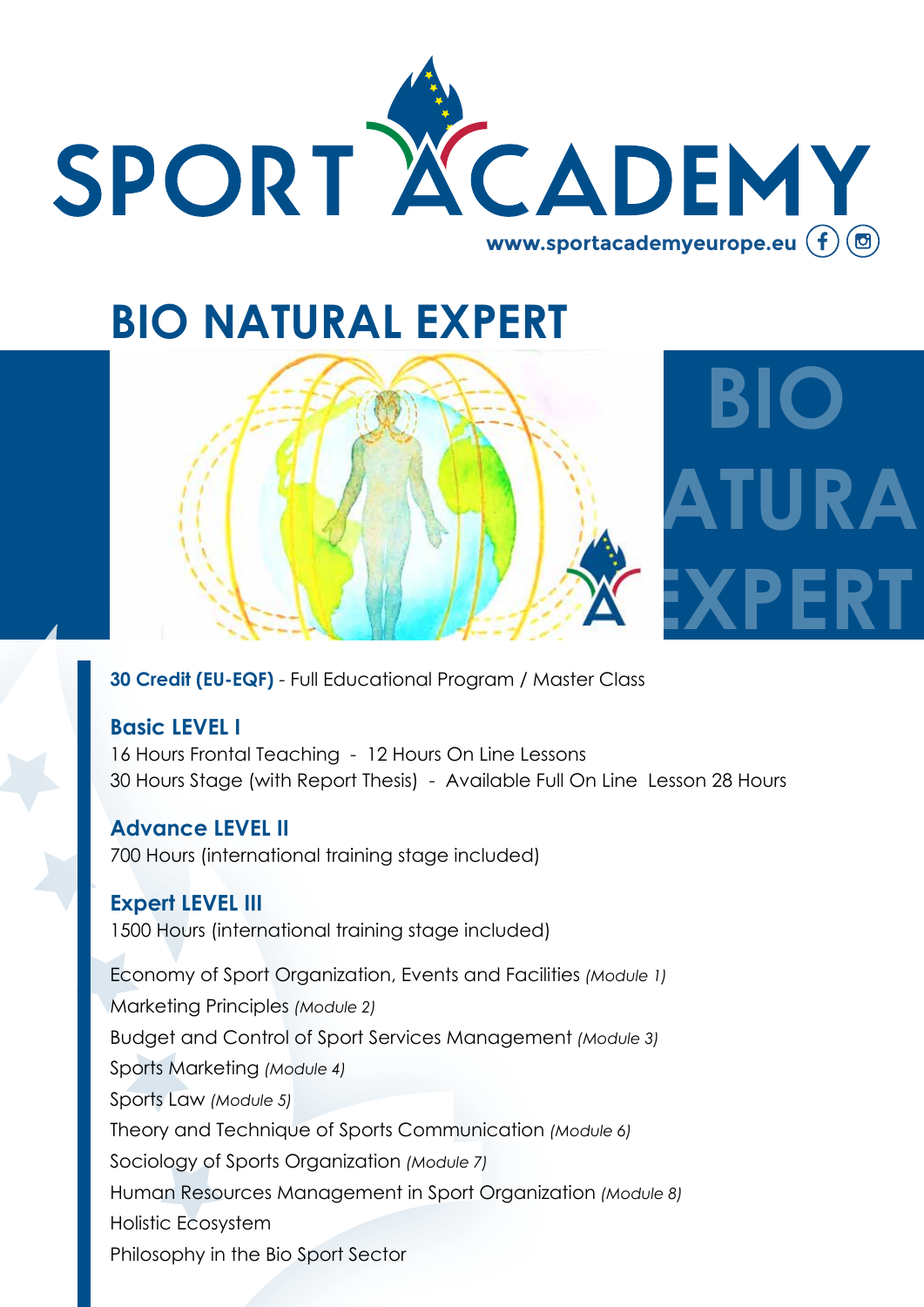

## **FIT ACTIVE EDUCATOR**



**30 Credit (EU-EQF)** - Full Educational Program / Master Class

#### **Basic LEVEL I**

16 Hours Frontal Teaching - 12 Hours On Line Lessons 30 Hours Stage (with Report Thesis) - Available Full On Line Lesson 28 Hours

#### **Advance LEVEL II**

700 Hours (international training stage included)

#### **Expert LEVEL III**

1500 Hours (international training stage included)

Economy of Sport Organization, Events and Facilities *(Module 1)* Marketing Principles *(Module 2)* Budget and Control of Sport Services Management *(Module 3)* Sports Marketing *(Module 4)* Sports Law *(Module 5)* Theory and Technique of Sports Communication *(Module 6)* Sociology of Sports Organization *(Module 7)* Human Resources Management in Sport Organization *(Module 8)* Physical Activity Integrated System Research and new dimension in PA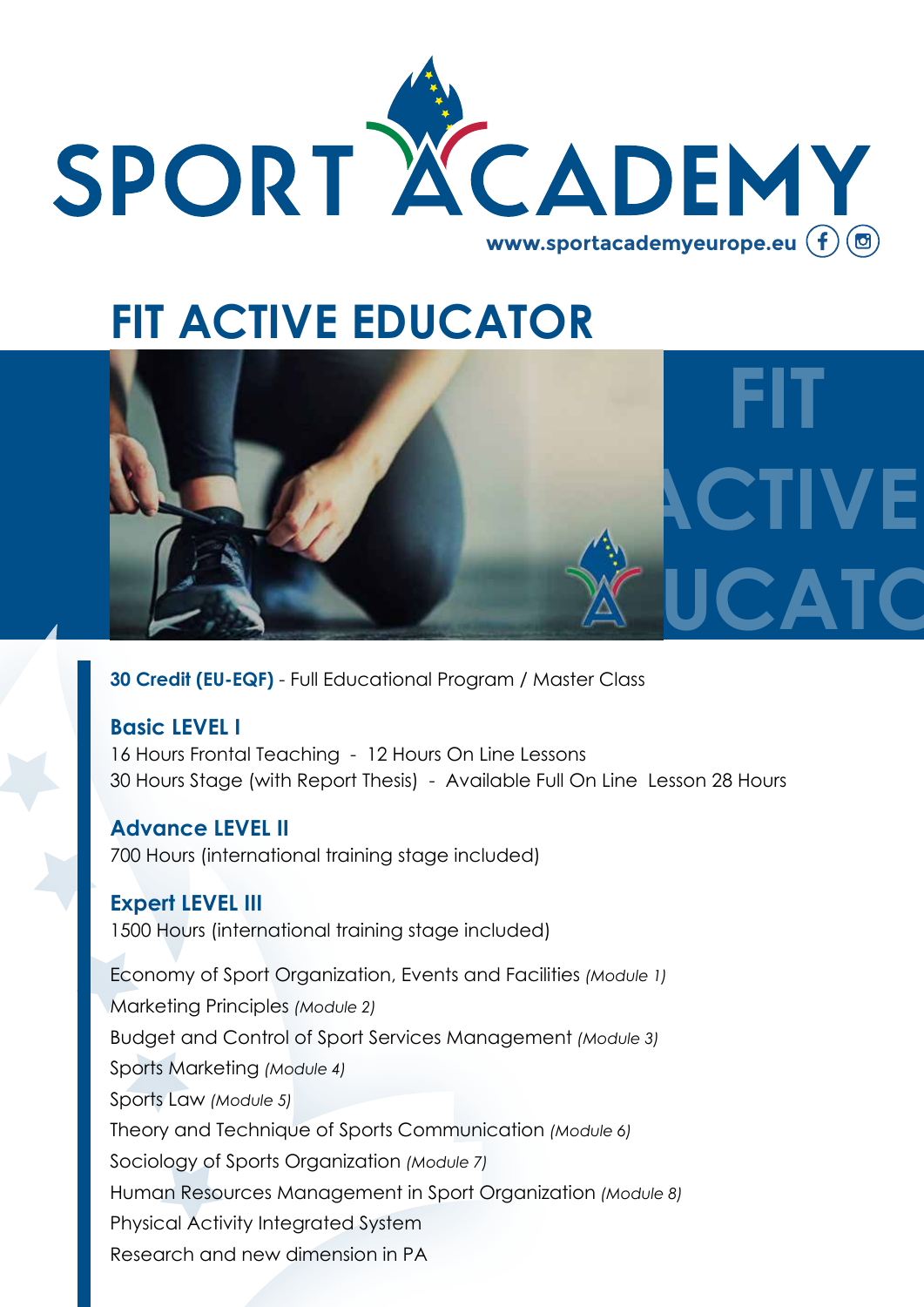

### **ENVIRONMENT PROTECTION INSTRUCTOR**



**30 Credit (EU-EQF)** - Full Educational Program / Master Class

#### **Basic LEVEL I**

16 Hours Frontal Teaching - 12 Hours On Line Lessons 30 Hours Stage (with Report Thesis) - Available Full On Line Lesson 28 Hours

#### **Advance LEVEL II**

700 Hours (international training stage included)

#### **Expert LEVEL III**

1500 Hours (international training stage included)

Economy of Sport Organization, Events and Facilities *(Module 1)* Marketing Principles *(Module 2)* Budget and Control of Sport Services Management *(Module 3)* Sports Marketing *(Module 4)* Sports Law *(Module 5)* Theory and Technique of Sports Communication *(Module 6)* Sociology of Sports Organization *(Module 7)* Human Resources Management in Sport Organization *(Module 8) Environment Protection Instructor UN programs Horizon 2030 and Climate Agenda*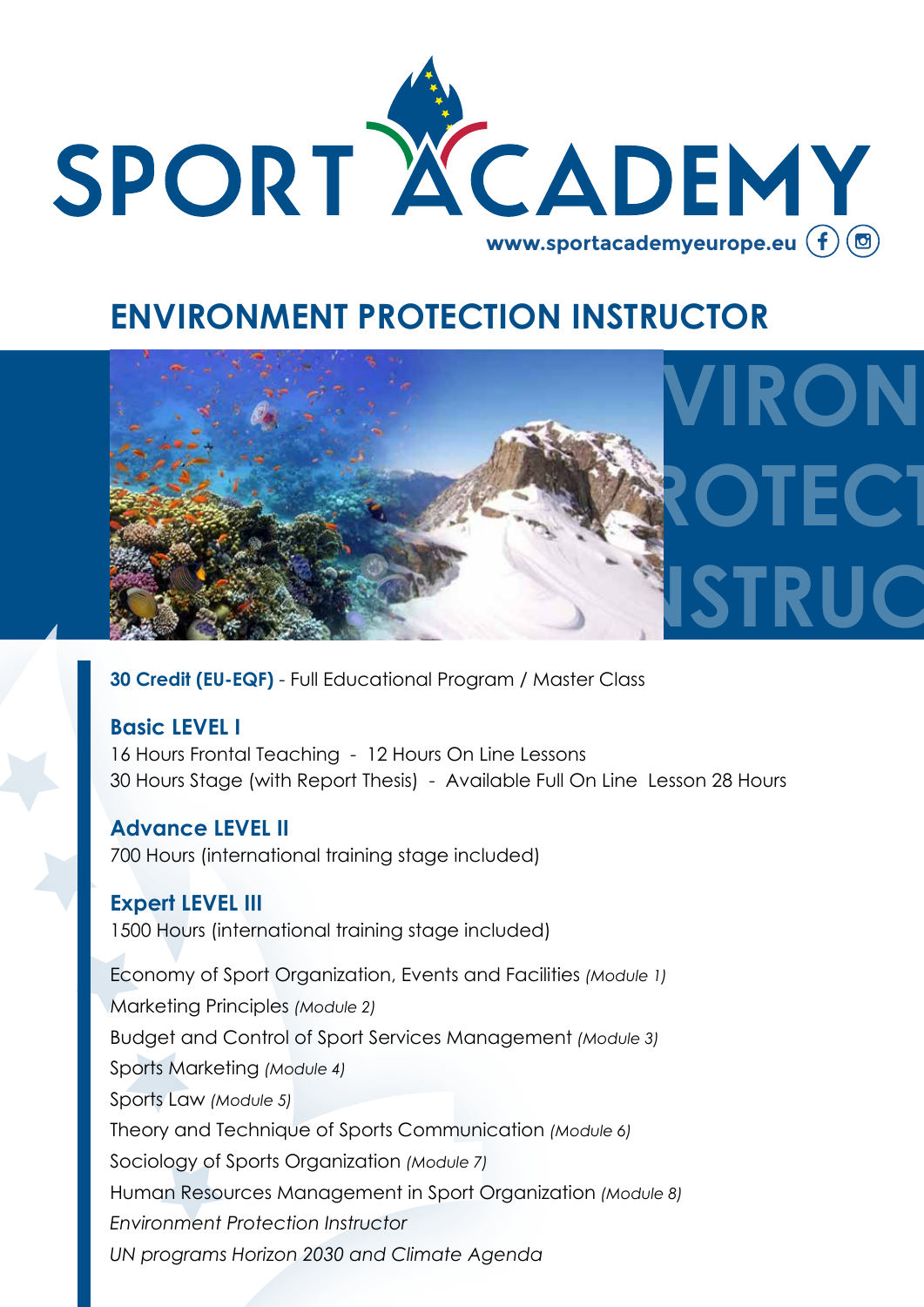

### **INTERNATIONAL SEA EXPLORER OPERATOR**



**30 Credit (EU-EQF)** - Full Educational Program / Master Class

#### **Basic LEVEL I**

16 Hours Frontal Teaching - 12 Hours On Line Lessons 30 Hours Stage (with Report Thesis) - Available Full On Line Lesson 28 Hours

#### **Advance LEVEL II**

700 Hours (international training stage included)

#### **Expert LEVEL III**

1500 Hours (international training stage included)

Economy of Sport Organization, Events and Facilities *(Module 1)* Marketing Principles *(Module 2)* Budget and Control of Sport Services Management *(Module 3)* Sports Marketing *(Module 4)* Sports Law *(Module 5)* Theory and Technique of Sports Communication *(Module 6)* Sociology of Sports Organization *(Module 7)* Human Resources Management in Sport Organization *(Module 8) International Sea Explorer Operator Ocean protection action plan, Sea Market and world policies*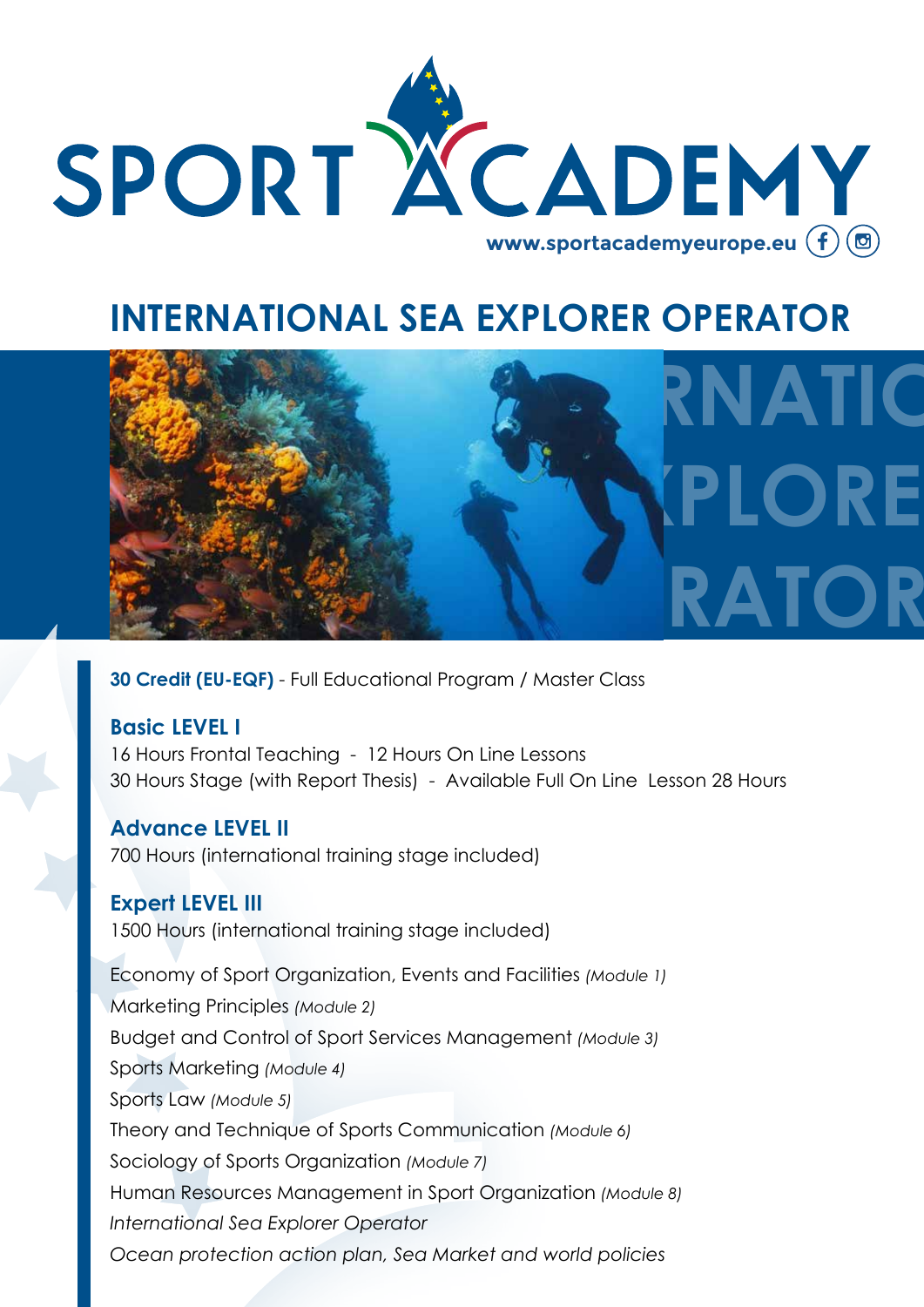Reach your peaks with us!



of extilicate of Achievement

**SPORT ACADEMY** 

# **MEMBERSHIP CARD**

#### **You will become an International Member of Sport Academy Team**



**You will dress our official merchandise**





**You will get an official certificate**